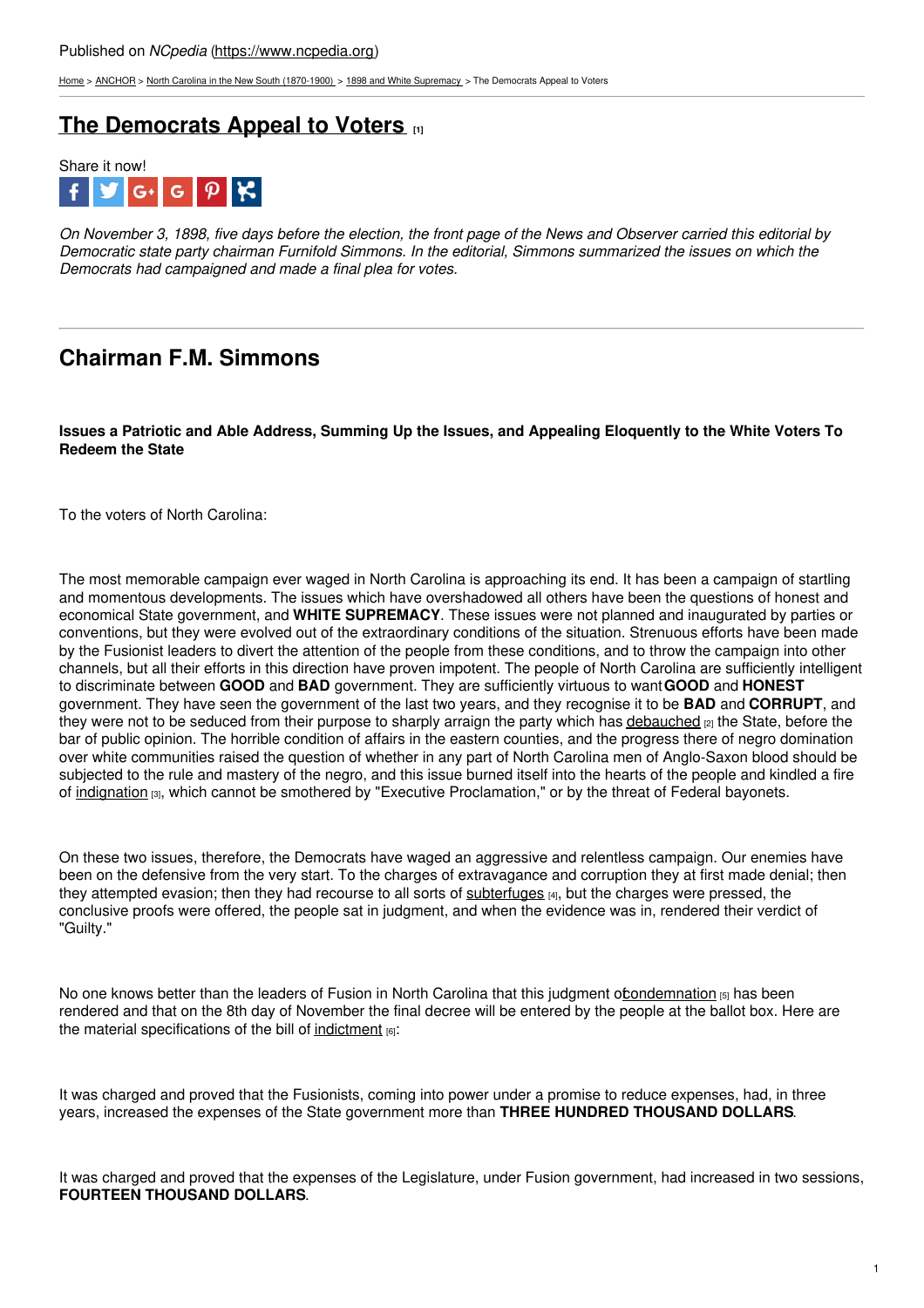It was charged and proved that in one year salaries and fees paid the officers and employees of the penitentiary were increased **NINE THOUSAND DOLLARS**.

It was charged and proved that the Fusion Legislature of 1897, coming into power, under a promise to cut down salaries and fees to the level of the price of farm products, did not decrease the salary of a single officer, did not decease the fees of a single official, did not decrease [appropriations](https://www.ncpedia.org/glossary/appropriation)  $\eta$ , stopped not [expenditures](https://www.ncpedia.org/glossary/expenditure)  $\eta$ ; but multiplied offices, increased public expenses and taxation throughout the State.

To the charge of extravagance was super-added the charge of corruption.

It was charged and proved that, knowing Senator Pritchard to be agold Republican. nineteen Fusionists, elected as Populists and pledged to silver, betrayed the cause of the honest Populists, who voted for and elected them, and sold their votes to Senator Pritchard, in consideration of appointments under McKinley's administration.

It was charged and proved that public office was made a commercia[lcommodity](https://www.ncpedia.org/glossary/commodity) [9], and bartered and sold for a price, unblushingly, openly and systematically. It was charged and proved that the [superintendent](https://www.ncpedia.org/glossary/superintendent)  $_{[10]}$  of the penitentiary had squandered and misappropriated the public property of that institution until his conduct had become notorious, and the Governor then transferred him to the head of the Agricultural Department, where, he said, the opportunity for [despoiling](https://www.ncpedia.org/glossary/despoil)  $(11)$ the people would be less. It was charged that the books of the penitentiary would show [pilfering](https://www.ncpedia.org/glossary/pilfer) [12], **PECULATIONS, FALSE ENTRIES,** , and untold **CORRUPTION**. This charge was not proved only because the custodians of the books closed them to the public gaze.

Nor were the scandals and disgraces of the Fusion administration confined to venality, corruption and pilfering. As the superintendent of the penitentiary was removed for his misconduct in one line, so the physician for the insane at the penitentiary fled the State upon charges of vile conduct too repulsive to name, and the penitentiary farms were shown to be dens of iniquity, too foul to be described.

As these and other like charges, one after the other, were presented, and the proofs adduced, the chief witnesses being members of the party in power, the Fusionists attempted to take refuge first behind one cover and then behind another. But all in vain. They were drive from every position by the inexorable logic of **FACTS** -- **FACTS** that could neither be successfully denied, controverted nor explained. Pressed to the wall, exposed in all their nakedness, they resorted to a campaign as despicable as the cause which they defended. Against evidence, facts, and argument, they opposed falsehoods, misrepresentations and slander. As disgraceful as had been their administration of public affairs, their method of defense, when brought sharply to the bar of public opinion, was still more despicable.

For the first time in the annals of political campaigning in the State, their desperate leaders threw away all reserve and semblance of truth, and deliberately sought by misrepresentations and falsehoods to deceive the people about the damning facts which make up their well-established record. Most [palpable](https://www.ncpedia.org/glossary/palpable) [13] truths with reference to their record were disputed and denounced as "Democratic lies." But like the letters on the wall at Belshazzar's feast, they blazed forth in the public view to their utter confusion and dismay.

In the midst of all this din and conflict, there came a voice from the Eastlike the wail of Egypt's midnight cry. It was not the voice of despair, but of rage. A proud race, which had never known a master, which had never bent the neck to the yoke of any other race, by the irresistible power of fusion laws and fusion legislation had been placed under the control and domination of that race which ranks lowest, save one, in the human family.

The business of two of the largest and most[prosperous](https://www.ncpedia.org/glossary/prosperous)  $[14]$  cities in the State had been paralyzed by the blight  $[15]$  of negro domination. In another city a white majority had been discriminated against in favor of a black minority, and the white man, who bore all the burdens and expense of government, had been given only one-half the representation of the ignorant and non-taxpaying negro.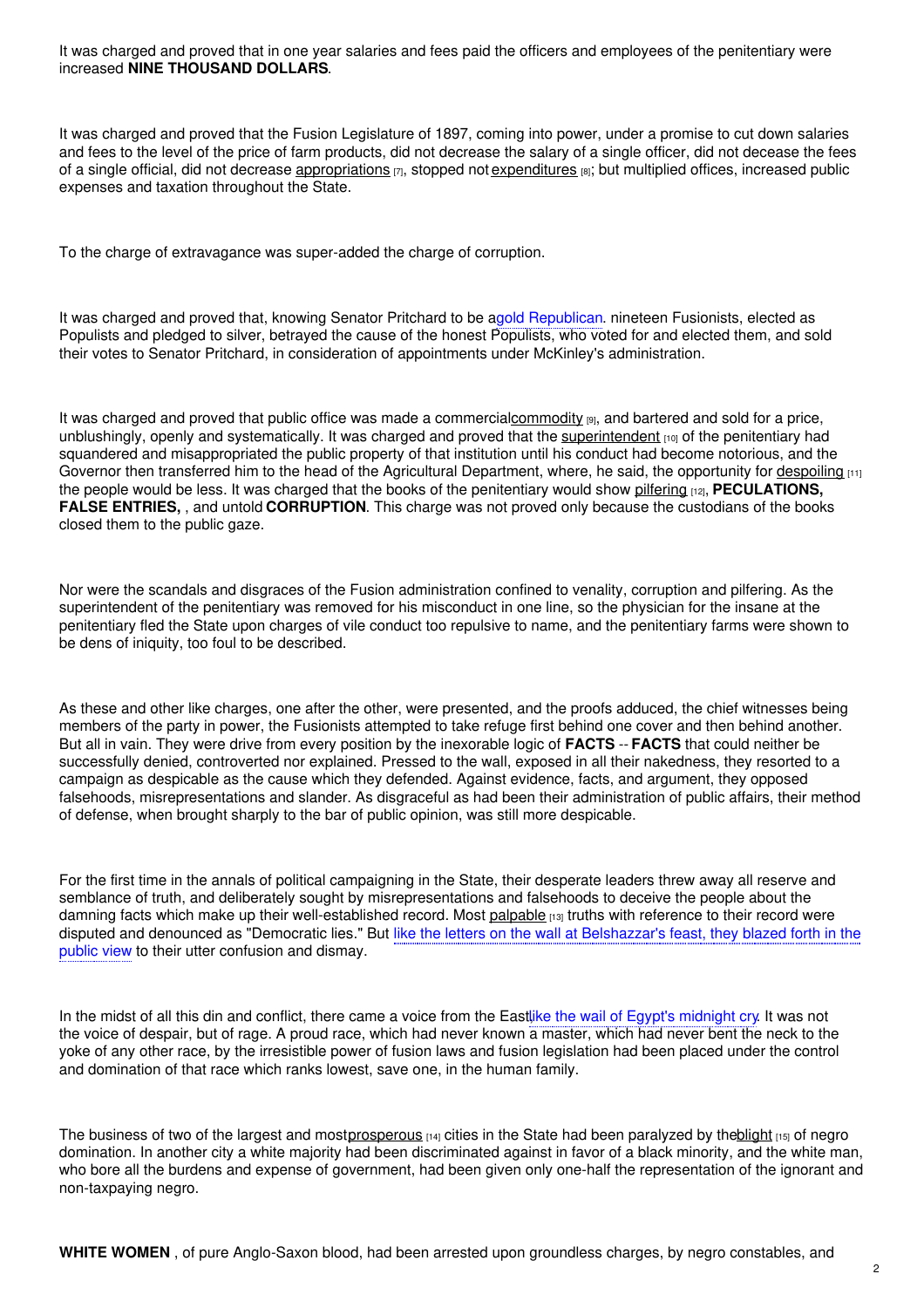[arraigned](https://www.ncpedia.org/glossary/arraign) [16] and tried and sentenced by negro magistrates.

Finally, as a result of the insolence  $_{[17]}$  and aggressiveness which his sudden elevation to power ha[dengendered](https://www.ncpedia.org/glossary/engendered)  $_{[18]}$  in the negro, a leader and representative of that race, dared openly and publicly to [assail](https://www.ncpedia.org/glossary/assail) [19] the virtue of our pure**WHITE WOMANHOOD** . Suddenly the venality, the corruption in office, the extravagance, the peculation of funds, and the miserable scandals that had disgraced the State, passed out of the public mind, and in a whirl of indignation, which burst forth like the lava from the pent-up volcano, there was thrust to the front the all-absorbing and paramount question of **WHITE SUPREMACY** .

Frantically, the Fusion leaders thought to stay the storm of indignation, which swept like a tornado over the State.

In their desperation, the Fusionists had recourse to their old device of denial, of evasion, of subterfuge. They said it was the "old negro racket;" they said there was no truth in it; they said there might be a negro officer here and there, but they held only minor officers, and insignificant places; that the East had no cause of grievance; that it was all a baseless [clamor](https://www.ncpedia.org/glossary/clamor) [20] for political effect.

Then came the evidence, disclosing the actual condition of affairs, in that section of the State, which astonished and shocked the consciences and moral sensibilities of the people.

**NEGRO CONGRESSMEN, NEGRO [SOLICITORS](https://www.ncpedia.org/glossary/solicitors) [21], NEGRO [REVENUE](https://www.ncpedia.org/glossary/revenue) [22] OFFICERS, NEGRO COLLECTORS OF CUSTOMS, NEGROES** in charge of white institutions,**NEGROES** in charge of white schools,**NEGROES** holding [inquests](https://www.ncpedia.org/glossary/inquest) [23] over the white dead,**NEGROES** controlling the finances of great cities,**NEGROES** in control of the sanitation and police of cities, **NEGROE CONSTABLES** arresting white women and white men,**NEGROE MAGISTRATES** trying white women and white men, white convicts chained to **NEGROE CONVICTS** and forced to social equality with them, until the proofs rose up, and stood forth "like Pelion on Ossa piled."+

Before this overwhelming array of evidence, the weak and puny wall of defense set up by the apologists of negro rule, crumbled away, and then there came the collapse. They had seen the handwriting on the wall. Everywhere they read in the face of the brace and chivalrous white men of the State, a cool, calm, fixed resolution and determination that these things must stop; that hereafter white men should make and administer the laws; that negro supremacy would forever end in North Carolina.

Men of less determination and less desperation than the leaders of Fusion in North Carolina, would have quietly submitted to this inexorable decree of the **WHITE RACE**; but they did not. One recourse was left to them. With a strange fatality they seized upon it. If **WHITE MEN** would not quietly submit to negro domination, then they determined to force them to submit. The arm of the Federal Government was invoked for this purpose. Armed troops were asked to be sent here to force the **WHITE PEOPLE** of the State, at the point of the bayonet, to submit to the continuance of conditions which to the Anglo-Saxon are worse than death. But where his honor and his conscience are concerned, the Anglo-Saxon fears not the power of mortal man. Louder and still louder, they proclaimed their defiance. Closer, and still closer, from Currituck to Cherokee, from Wilmington to Asheville, from Newbern to grand old Mecklenburg, the sympathy of blood brought **WHITE PEOPLE** together, until party lines and past party affiliations were wiped out, and men grown old in the service of the Republican party, men who had been strongly rooted in the faith of the Populist party, from one end of the State to the other, gave their [adherence](https://www.ncpedia.org/glossary/adherence) [24] to the cause of**WHITE SUPREMACY** and pledged their faith to thei[rbrethren](https://www.ncpedia.org/glossary/brethren) [25] in the East, despite Federal bayonet and executive proclamation, to redeem that fair section of the State from the reign and domination of the negro. And now, right on the eve of the election, after three months of frantic denial that there was negro domination in the East, these desperate men, at last aroused to a realization that they can no longer deceive and [humbug](https://www.ncpedia.org/glossary/humbug)  $_{[26]}$  the people, and that their fate is settled, begin "a process of taking down th[ewretched](https://www.ncpedia.org/glossary/wretched)  $_{[27]}$  creatures, whom they had sought in some counties, to elect to office over the white people of the East, and with humble apologies (thereby admitting all the charges of negro domination that the Democrats have made), ask the white people whom they had sought to put in subjection to the black man to forget the wrongs they had done them, and compromise the issue with them by agreeing to support a [mongrel](https://www.ncpedia.org/glossary/mongrel) [28] ticket. But there are some things which white men who are white men do not compromise, as this whole array of office-traders are at last beginning to discover.

Driven from every position of defense, disappointed in their hope of intimidating and coercing [29] the people into submitting to their scheme of negro domination, the desperate men, who are now at the head of affairs in North Carolina, and who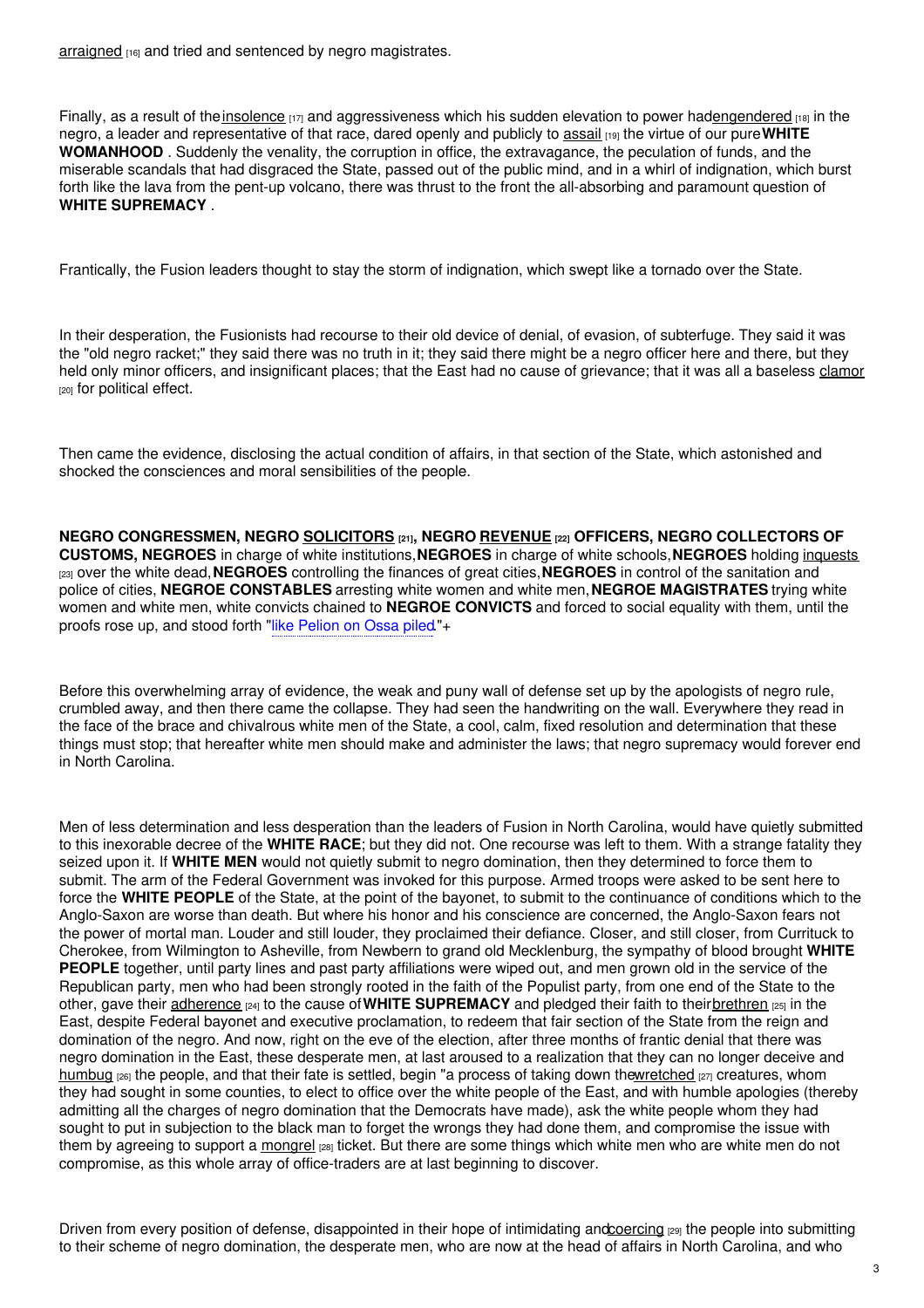are running the Fusion campaign, have still one reliance left. Their last hope is a large corruption fund, which they have [extorted](https://www.ncpedia.org/glossary/extort) <sub>[30]</sub> from Mark Hanna, the financial agent of the monopolists of the United States, under assurances which they have given him, that if they could carry the State this year it will be easier to carry the State for McKinley in 1900. With this corruption fund they still hope to save something from the wreck. They hope to import negroes from the North and South of us, to buy up votes, to [procure](https://www.ncpedia.org/glossary/procure) [31] fraudulent and illegal voting, and otherwise to obtain by various means enough votes to control one branch of the Legislature, and thus block the efforts of the people to reverse the horrible conditions of the past two years. This hope will also prove [delusive](https://www.ncpedia.org/glossary/delusive) [32]. If their corruption fund were**TEN FOLD** as large as it is, they could not bribe the sturdy manhood of North Carolina to longer submit to negro domination.

The battle has been fought, the victory is within our reach. North Carolina is a**WHITE MAN'S** State, and **WHITE MEN** will rule it, and they will crush the party of negro domination beneath a majority so overwhelming that no other party will ever again dare to attempt to establish negro rule here.

They **CANNOT** intimidate us; they**CANNOT** buy us, and they**SHALL NOT** cheat us out of the fruits of our victory.

The Democratic party has appealed in this campaign to the highes[taspirations](https://www.ncpedia.org/glossary/aspiration) [33] of the people. It has appealed to their patriotism, to their manhood, to their pride of race, to their [immemorial](https://www.ncpedia.org/glossary/immemorial) [34] custom and habit of ruling every other race with which they come into contact, to their self-interest, to the peace and happiness of the family, of the home, of the fireside, in the name of good government, in the name of peace and amity between the races, in the name of religion and, finally, in the name of civilization itself. It has promised fair and just laws, it has promised to all peace and security; it has promised good government, it was promised protection to property, protection to life, protection to virtue; and it has promised to undo the wrongs which have been done to our brethren in the East. It will faithfully keep and perform every promise it has made.

What good thing does the enemy promise in this contest? What measure of relief does h[eadvocate](https://www.ncpedia.org/glossary/advocate) [35]? What principle does he stand for? Nay, verily, **NOTHING**, except the perpetuation of his own power and the retention of the offices which the people were deceived into [bestowing](https://www.ncpedia.org/glossary/bestow) [36] upon him. In these circumstances am I not warranted in appealing to the good people of North Carolina, without regard to part party affiliations, to go to the polls next **TUESDAY**, and cast their votes for the success of the Democratic ticket, State, county and National?

It has been a great fight. The issues involved are pregnant with the momentous consequences to the people and State. In view of the present terrible crisis; in view of the incalculable consequences to follow to us and to our children from failure to redeem the State from the rule of the men who have debauched and despoiled it, I feel justified in appealing to all good men to close their places of business on the day of election and give that day, exclusively, earnestly, solemnly, to the State and the great cause for which we struggle.

F.M. Simmons

Chairman, State Democratic Executive Committee.

#### **Source Citation:**

Simmons, Furnifold. "Chairman F.M. Simmons Issues a Patriotic and Able Address, Summing Up the Issues, and Appealing Eloquently to the White Voters to Redeem the State. *Raleigh News and Observer,* November 3, 1898.

#### **User Tags:**

[Democratic](https://www.ncpedia.org/category/user-tags/democratic-party) Party [37] [history](https://www.ncpedia.org/category/user-tags/history) [38] North [Carolina](https://www.ncpedia.org/category/user-tags/north-carolina-5) [39] North [Carolina](https://www.ncpedia.org/category/user-tags/north-carolina-6) History [40]  $Page [41]$  $Page [41]$ [politics](https://www.ncpedia.org/category/user-tags/politics) [42]  $race$  [43] [Students](https://www.ncpedia.org/category/user-tags/students) [44]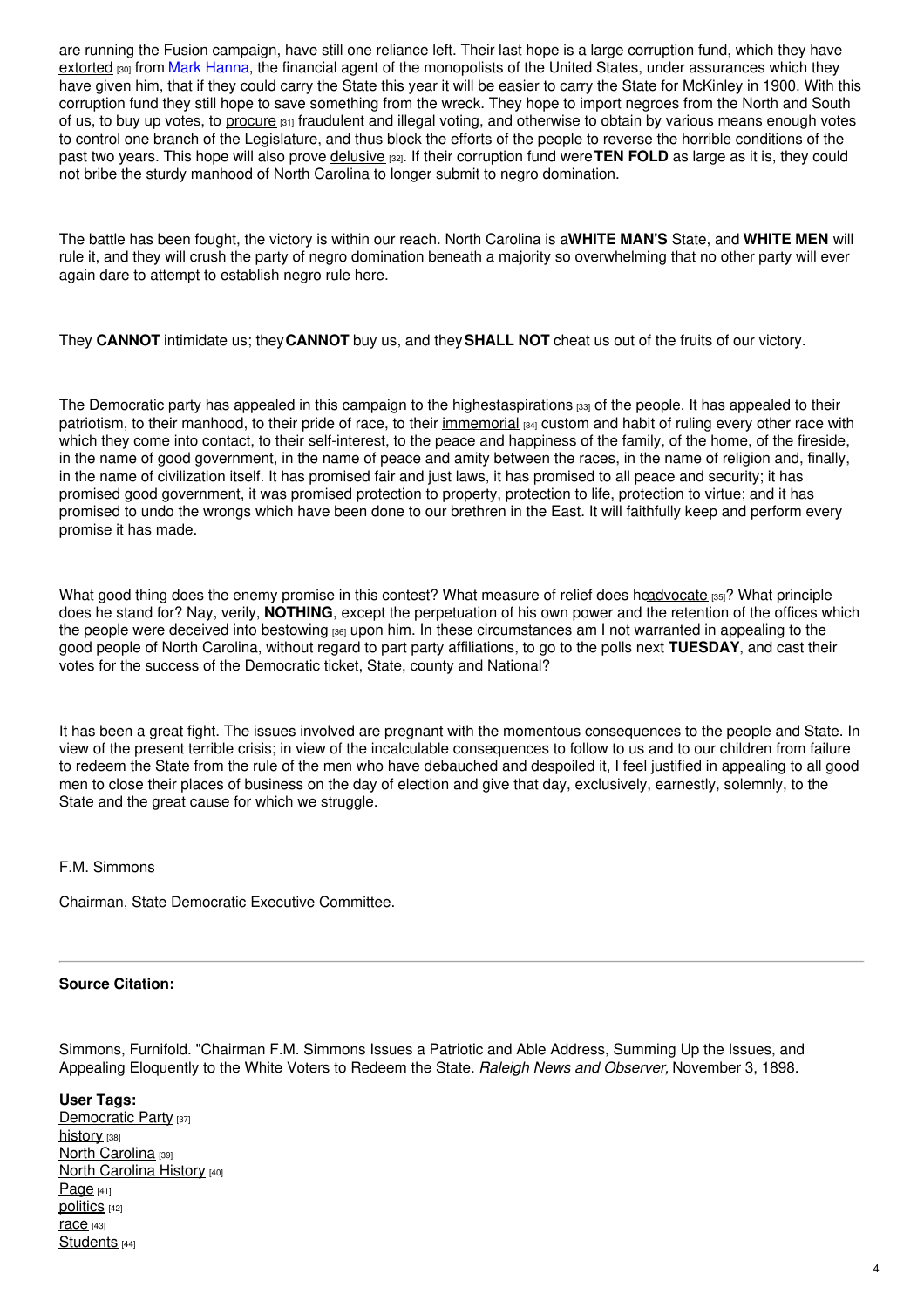[Teachers](https://www.ncpedia.org/category/user-tags/teachers) [45] Creative Commons [BY-NC-SA](https://www.ncpedia.org/category/user-tags/creative-commons) [46] **From:** LEARN NC North Carolina History: A Digital [Textbook](https://www.ncpedia.org/category/entry-source/learn-nc)[47] **Copyright Date:** 2009 **People:**



Furnifold McLendel Simmons

**For Teachers:**



UNC Partnership for Education & the Public Humanities

- Grade 8: The [Wilmington](https://database.civics.unc.edu/wp-content/uploads/sites/31/2012/04/WilmingtonRaceRiot8.pdf) Race Riot of 1898[49]
- Grade 8: Exploring Life in 1898 Wilmington & the [Wilmington](https://database.civics.unc.edu/wp-content/uploads/sites/31/2013/05/1898Crow.pdf) Race Riot with*Crow* [50]
- Grades 10-11: The [Wilmington](https://database.civics.unc.edu/wp-content/uploads/sites/31/2012/05/WilmingtonRaceRiot3.pdf) Race Riot of 1898[51]

## **Primary Sources:**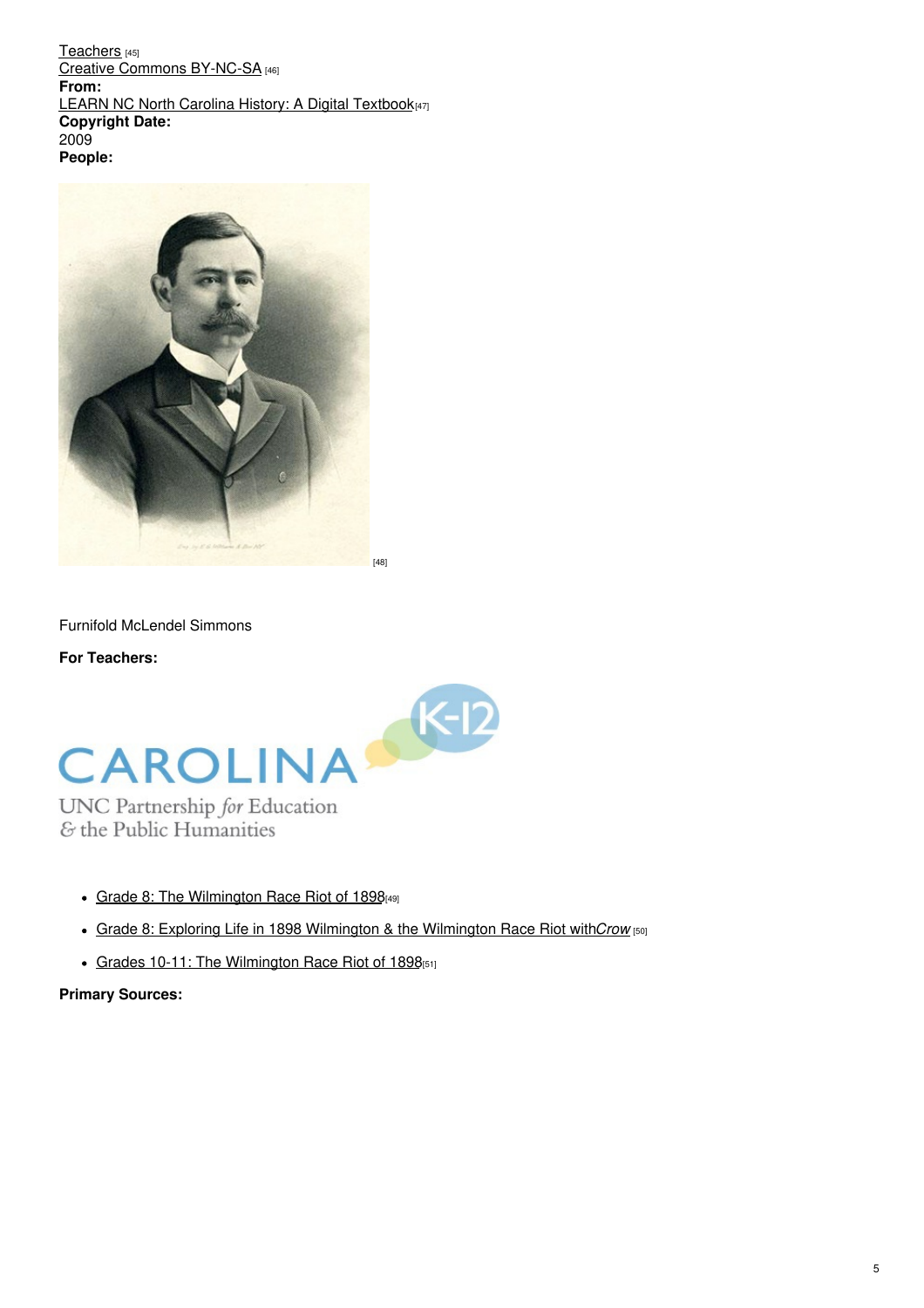# **Chairman F.M.Simmons**

### Issues a Patriotic and Able Address, Summing Up the Issues, and Appealing Elo-

## quently to the White Voters

#### to Redeem the State.

to Rede<br/>eirn the State.<br>
TO THE VOTEIS OF NOITEN CAROLINA: The most memorial<br/>most mass of the most memorial community and in North Carelian is approaching it<br/>seem in this best most memorial in the corresponden

Guilty."<br>
Super Source than the lenders of Fusion in North Carolina that<br>
Super Source knows better than the selected by the people at the ball<br>
of the selected by the selected by the people of the ball<br>
of the selected b this judge

 $\overline{\mathbf{8}}$ 

**DOLLARS** 

DOLLARS. It was charged and proved that in one year sularies and fees paid the officers and employees of the penitentiary were increased NINE THOUSAND DOLLARS.

DOLLARS.<br>The was charged and proved that the Fusion Legislature of 1897, coming into<br>power, under a promise to cut down sularies and frest to the level of the price<br>power, under a promise to cut down sularies and frest to penditures; but<br>out the State To the charge of extravagance was squer-added the charge of correption

To the charge of extravagance was super-added the charge of corruption.<br>To the charge of corruption, united and proved that, knowing Stendard by the a gold<br>Republican, ninetector Putoinists, elected as Pogoslites and pled

modify, and bartered and sold for a prec, unblushingly, openly and systemations, it was charged and proved that the superintendent of the penthentiary had systematically respondented and minispropriated the public peopert

PERCULATIONS, FALSE ENTIRES, and usubil CORRUPTION. This charge PERCULATIONS, while cases the external in the book cheose them to the book cheose them to the main a received by the vertex the small of the proposition of t

r-taxpaying negres.<br>WHITE WOMEN, of pure Anglo-Saxon blood, had been arrested<br>undless charges, by negro constables, and arraigued und tried and sente<br>negro magistrates.  $\ddot{\phantom{a}}$ 

oundless charges,<br>pegro magistrat  $\tilde{b}$ by regro magnetates. Thus, as a result of the insolence and angressiveness which his sublen electric value of the results of the regressive state of the results of the results of the regressive of the results of the value

Simmons' address, as it appeared in the*Raleigh News and Observer* in 1898.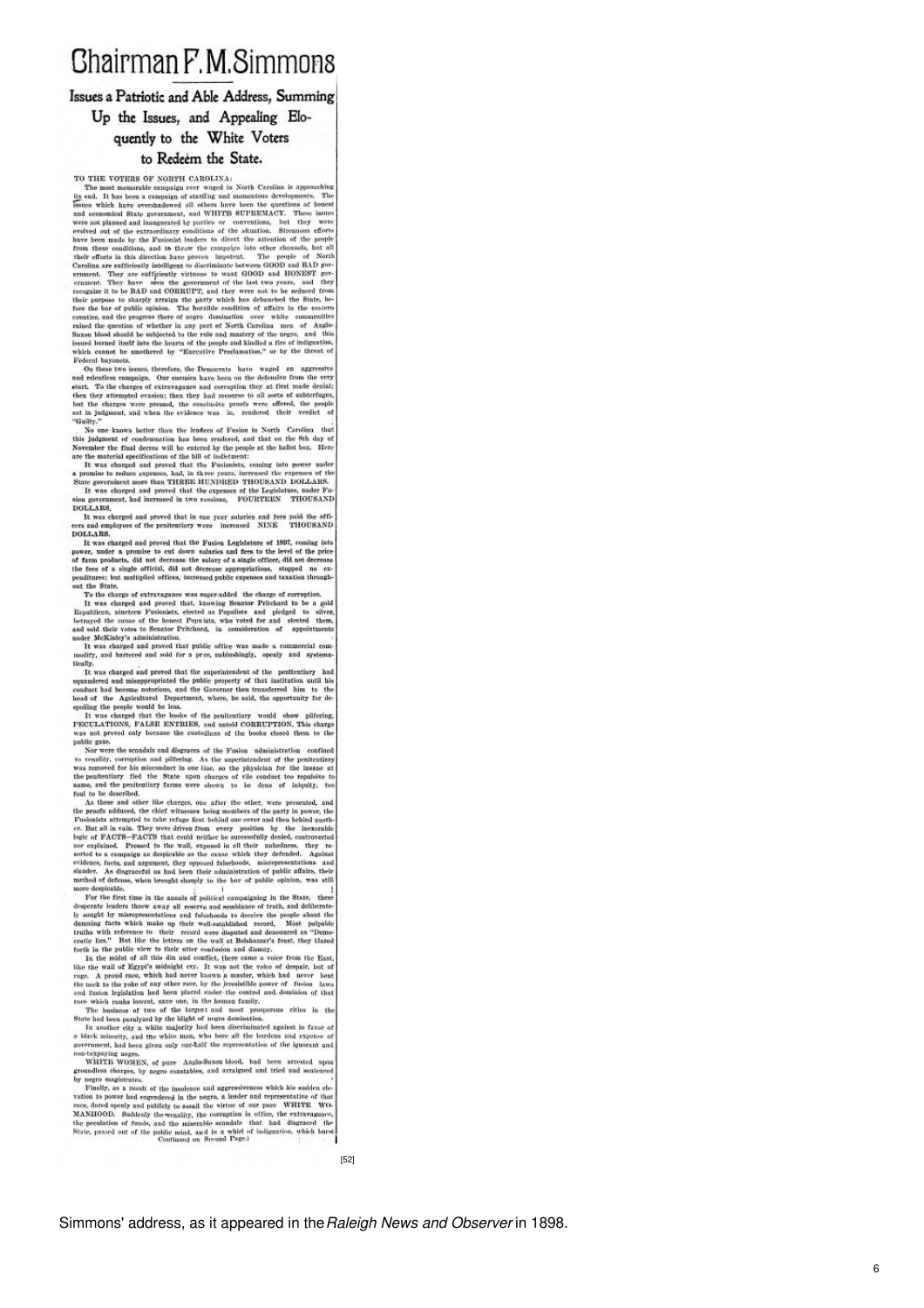### **Artifacts:**



for the Blind, located at Raleigh. It is the guty of that committee to "endorse or prescribe all rules or regula. tions for the GOVERNMENT of pupils" (white blind children); to settle all "questions of discipline or of misun-<br>derstanding between teacher and pupil, or teacher and principal" (white teachers, white blind children, white derstanding between teacher and pupil, or the relational principal" (white teachers, white blind children, white<br>principal); "to prepare and conduct, in conjunction with the principal, examination of teachers" (white teac SUCH OTHER DUTIES AS THEY MAY PRESCRIBE.

*The News and Observer* ran cartoons like this one alongside editorials supporting the Democrats. In this [Cartoon,James](https://www.ncpedia.org/biography/young-james-hunter) H. Young [54] is shown at the school for the deaf, dumb, and blind, on whose board of directors he served. With him are a white female teacher and white female students. The caption made clear that the newspaper thought it completely unacceptable for a black man to have such authority over whites, and especially over white women.

[53]

3 January 2018

**Source URL:** https://www.ncpedia.org/anchor/democrats-appeal-voters

#### **Links**

- [1] https://www.ncpedia.org/anchor/democrats-appeal-voters [2] https://www.ncpedia.org/glossary/debauch
- [3] https://www.ncpedia.org/glossary/indignation
- [4] https://www.ncpedia.org/glossary/subterfuge
- [5] https://www.ncpedia.org/glossary/condemnation
- [6] https://www.ncpedia.org/glossary/indictment
- [7] https://www.ncpedia.org/glossary/appropriation
- [8] https://www.ncpedia.org/glossary/expenditure
- [9] https://www.ncpedia.org/glossary/commodity [10] https://www.ncpedia.org/glossary/superintendent
- [11] https://www.ncpedia.org/glossary/despoil
- [12] https://www.ncpedia.org/glossary/pilfer
- [13] https://www.ncpedia.org/glossary/palpable
- [14] https://www.ncpedia.org/glossary/prosperous
- [15] https://www.ncpedia.org/glossary/blight
- [16] https://www.ncpedia.org/glossary/arraign
- [17] https://www.ncpedia.org/glossary/insolence
- [18] https://www.ncpedia.org/glossary/engendered
- [19] https://www.ncpedia.org/glossary/assail
- [20] https://www.ncpedia.org/glossary/clamor
- [21] https://www.ncpedia.org/glossary/solicitors
- [22] https://www.ncpedia.org/glossary/revenue
- [23] https://www.ncpedia.org/glossary/inquest [24] https://www.ncpedia.org/glossary/adherence
- [25] https://www.ncpedia.org/glossary/brethren
- [26] https://www.ncpedia.org/glossary/humbug
- [27] https://www.ncpedia.org/glossary/wretched
- [28] https://www.ncpedia.org/glossary/mongrel